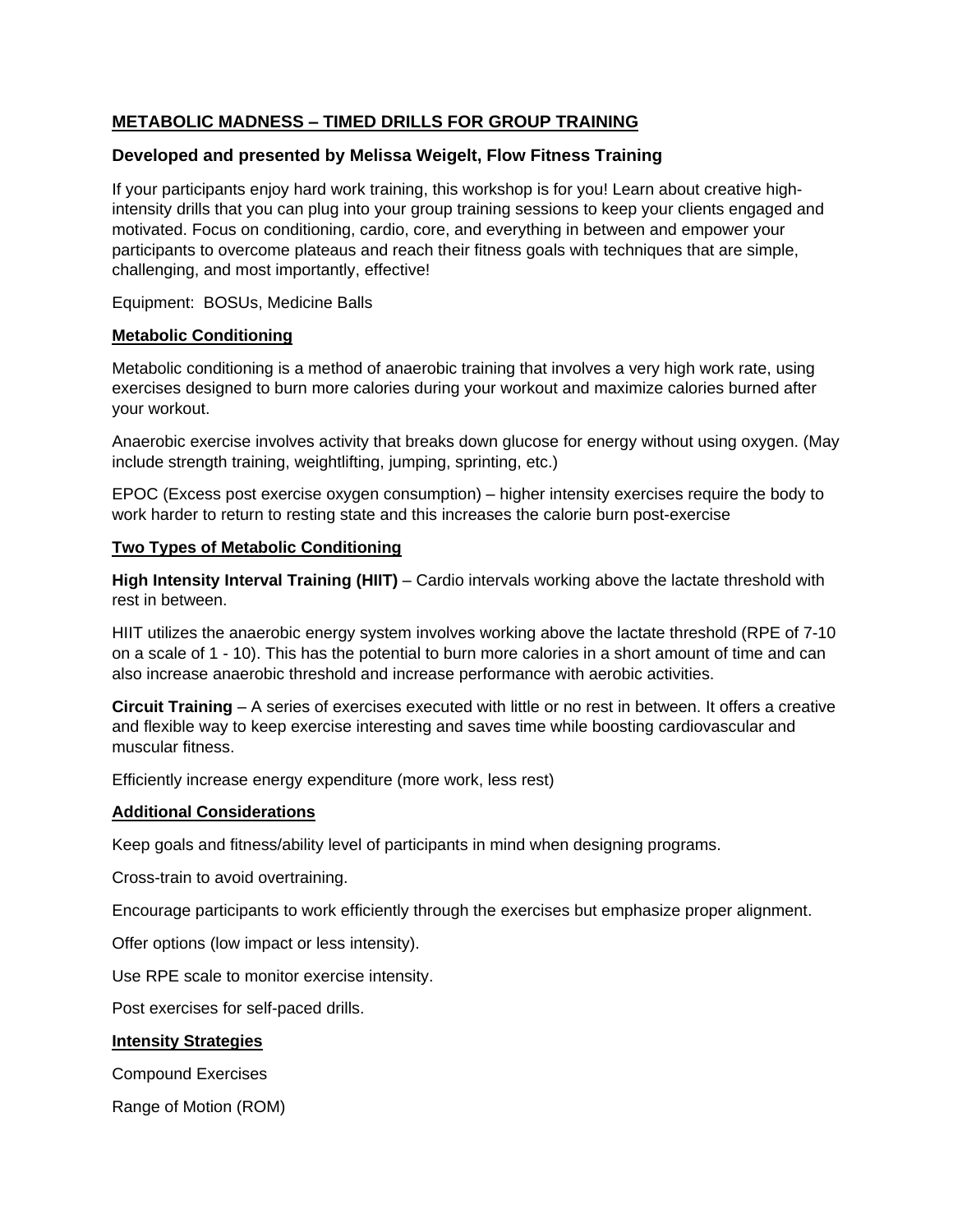Complexity: Multiplanar Exercises and combination exercises

Volume (longer duration, more repetitions, less rest between exercises)

Load

### **Timed Drills - Protocols**

### **Every Minute on the Minute (EMOM)**

A type of training that involves starting a new set of exercises at the start of each minute (or 2 minutes, etc.)

You can do the same movement for the entire duration of the minute, rotate through different exercises within the minute, or alternate between exercises every minute.

Participants determine their work rate during the prescribed amount of time. They rest after completing the exercises until the next cycle begins.

Type of Met Con – Dependent Upon its Variables – may involve resistance exercises or cardio

Easily adaptable and allows for variety – Timing, Type, Quantity, Reps or Cycles

### **As Many Rounds and Reps as Possible (AMRAP)**

Perform a circuit of exercises with a specified number of reps, for as many rounds as possible within a given time frame, resting as needed

Rest-based approach

Repeat and try to beat "score"

#### **Rolling Intervals**

High-Intensity interval training protocol – Execute an exercise with increasing intensity for three 30 second intervals. Repeat for 2 or more cycles.

-30 seconds – RPE 5-6 -30 seconds - RPE 6-7 -30 seconds – RPE 7-8+

First interval is used for recovery.

#### **PRACTICAL APPLICATION**

#### **Warm-up**

Cycle through 8 reps of the following exercises for 5 minutes. Every minute on the minute do 5 pushups.

Standing Knee Tuck Frankenstein to Rear Lunge Squat Modified Squat Thrust **Skaters**